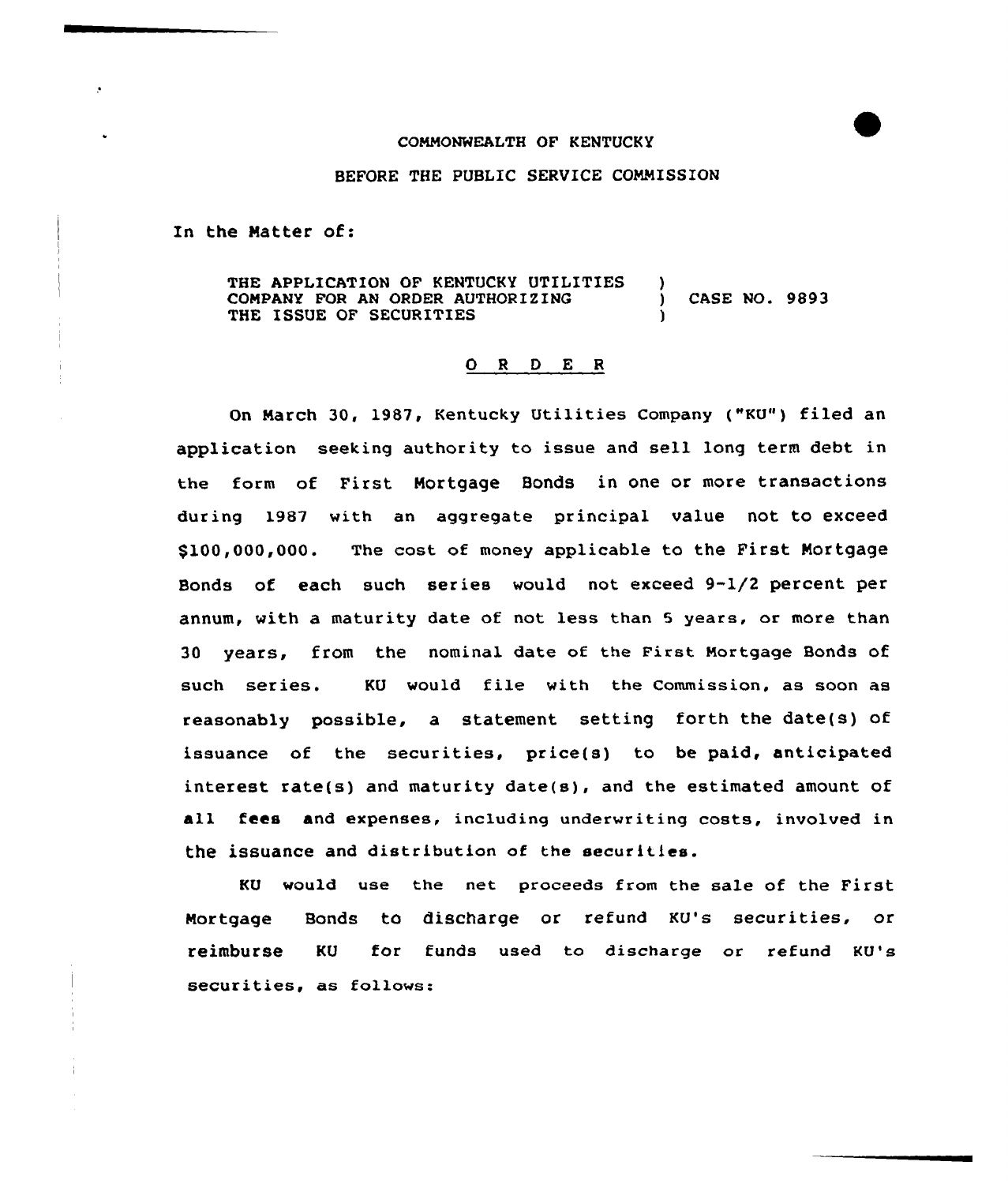1. To redeem and retire on September 1, 1987, at <sup>a</sup> redemption price of  $108.91$  percent  $(527, 227, 500)$  of the \$100 per share stated value, all of the outstanding 250,000 shares of 13.16 percent Series Preferred Stock issued in August 1982 for which KU received proceeds totaling \$25,000,000 and incurred expenses of s321.834.

2. To redeem prior to maturity at a general redemption price of  $107.87$  percent (\$53,935,000) of the \$50,000,000 principal amount of Series 0 First Mortgage Bonds 9-5/8 percent due August 1, 2009, and issued in August 1979 for which KU received proceeds totaling \$50,617,000 and incurred expenses totaling \$108,430.

3. To reimburse KU for funds used in redemption of 16,000 shares of the 184,000 shares outstanding of the 8.65 percent Series Preferred Stock, which represents the sinking fund requirement of 8,000 shares for the 12 months ended September 1, 198I, and the exercise by KU of its option to retire an additional 8,000 shares all at a price of \$100 per share, which were issued in August 1978 for which KU received proceeds totaling \$20,000,000 and incurred expenses of \$91,665.

4. To reimburse KU for funds used in redemption on March 1, 19&6, all 139,715 outstanding shares of the 10.60 percent Series Preferred Stock at a price of 104.20 percent of the stated value of \$100 per share which were issued in September 1975 for which KU received proceeds totaling \$20,000,000 and incurred expenses of \$335,376.

5. To reimburse KU for funds used in redemption on December 1, 1986, of 20,000 shares and the expected redemption on December

 $-2-$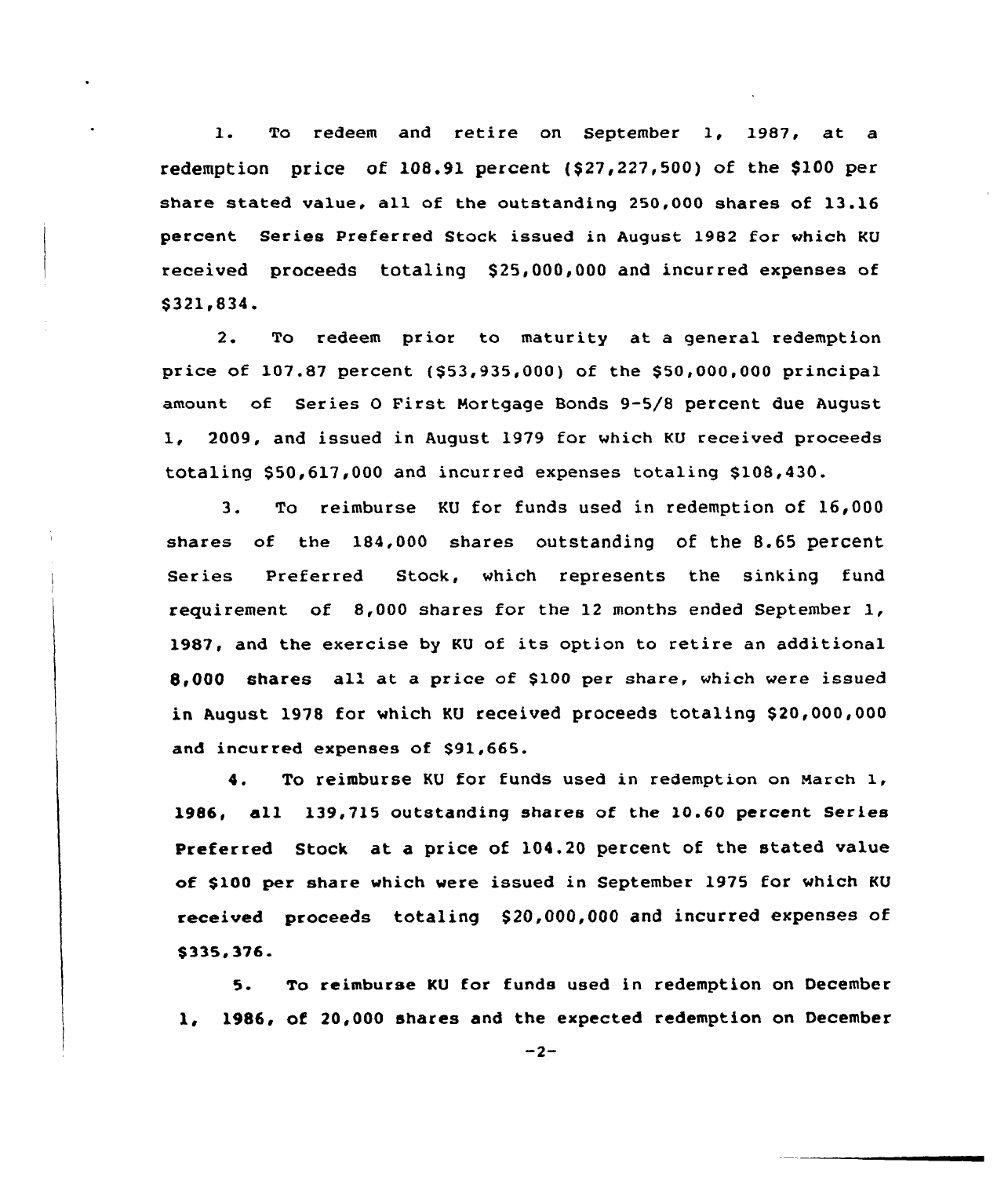1, 1987, of 20,000 shares af the 7.50 percent Series Preferred Stock at a price of \$100 per share as specified under the terms and conditions of such series which require KU to offer to purchase  $20.000$  shares of such stock at its stated value of \$100 per share on December <sup>1</sup> of each year, being such series of preferred stock issued in November 1977 at a price of \$100 per share for which KU received proceeds totaling \$25,000,000, and incurred expenses of \$39,280.

KU's use of funds to meet the above requirements as outlined above totals \$101,320,803.

Additionally, KU has requested that the Commission find that the costs of the transactions be recovered through rates by authorizing the following accounting:

> . . the  $$2,814,303$  of premiums paid or to be paid to redeem the Preferred Stock be included as a deferred asset and amortized to Account 407 over a 5 year period of time; the \$3,935,000 premium to be paid to discharge the Series of first mortgage bonds be included as a deferred asset and amortized to Account 428.1 aver the remaining life of the Series 0 First Mortgage Bonds; and the cost of issuance of each series of First Mortgage Bonds issued to effect such redemptions and refinancings be included as a deferred asset and amortized to Account 428 over the life of such series of First Mortgage Bonds.

<sup>A</sup> refinancing which produces a nominal reduction in revenue requirements may result in an effective increase in costs to the ratepayers when considered in a context which addresses net present value effects. 1n such an instance, the recovery of

ı Application, pages 7-8.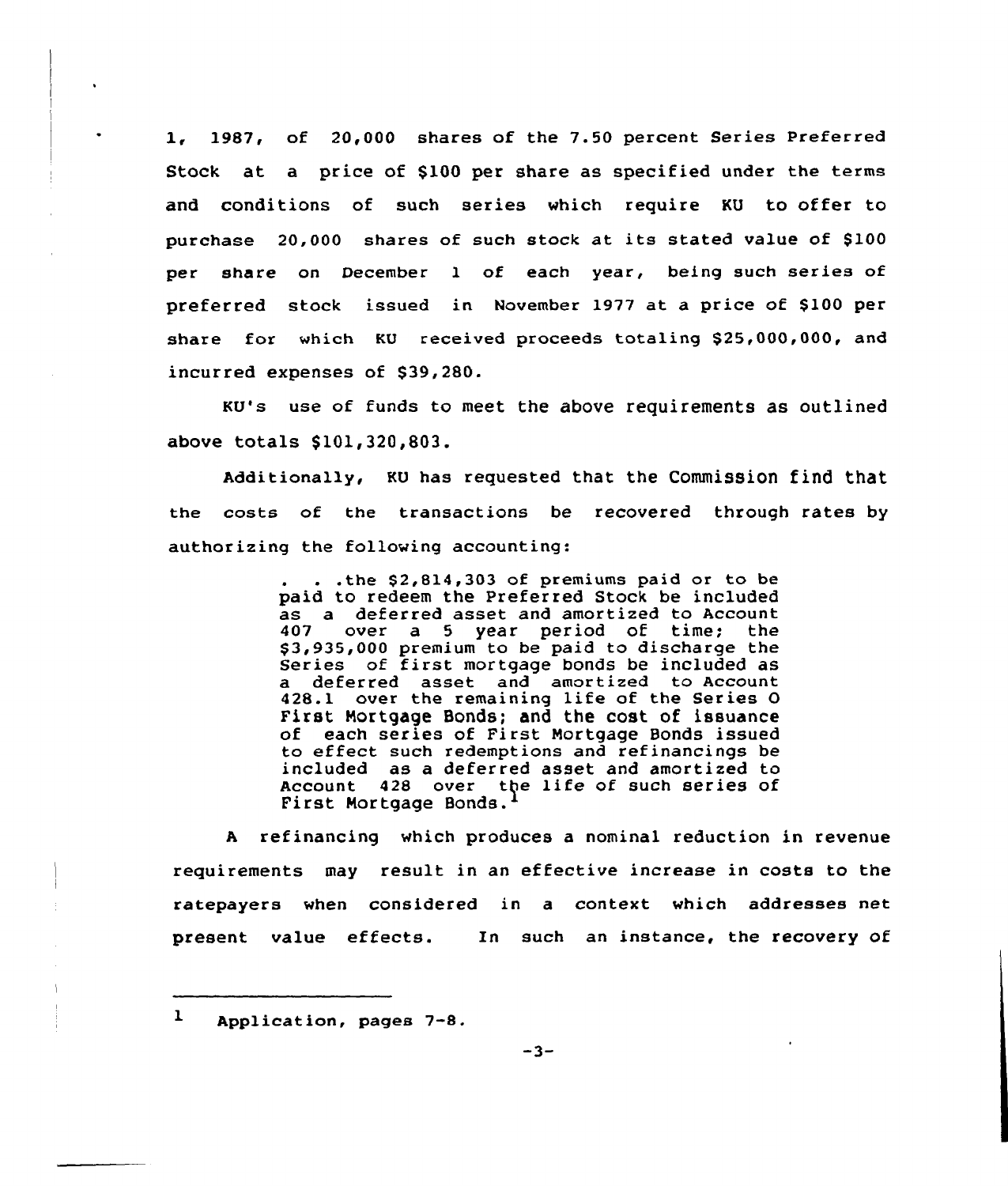premiums and issuance expenses would further increase ratepayer costs. The converse may also occur, where financing costs are reduced to such an extent that recovery of premiums and issuance expenses may still result in an effective reduction in revenue requirements.

The Commission is of the opinion that consideration of the rate-making aspects of the recovery should not be conducted in this limited proceeding, but rather should be reserved for consideration within the context of a general rate proceeding. The Commission will entertain a request for rate-making treatment of the loss on reacquisition of the refinancing in KU's general rate proceedings. In addition, the transaction should be recorded in accordance with the Uniform System of Accounts ("USoA").

Therefore, the Commission, having considered the evidence of record and being advised, is of the opinion and finds that the issuance and sale of the above securities by KU are for the lawful object within the corporate purposes of KU's utility operations, are necessary and appropriate for and consistent with the proper performance of its service to the public, and will not impair its ability to perform that service, and are reasonably necessary and appropriate for such purpose and should, therefore, be approved contingent upon a showing that overall revenue requirements are lower as a result of the refinancing.

IT IS THEREFORE ORDERED that:

l. KU be and it hereby is authorized to issue, sell, and deliver long term debt in the form of First Mortgage Bonds in one or more transactions, subsequent to the issuance of this Order,

 $-4-$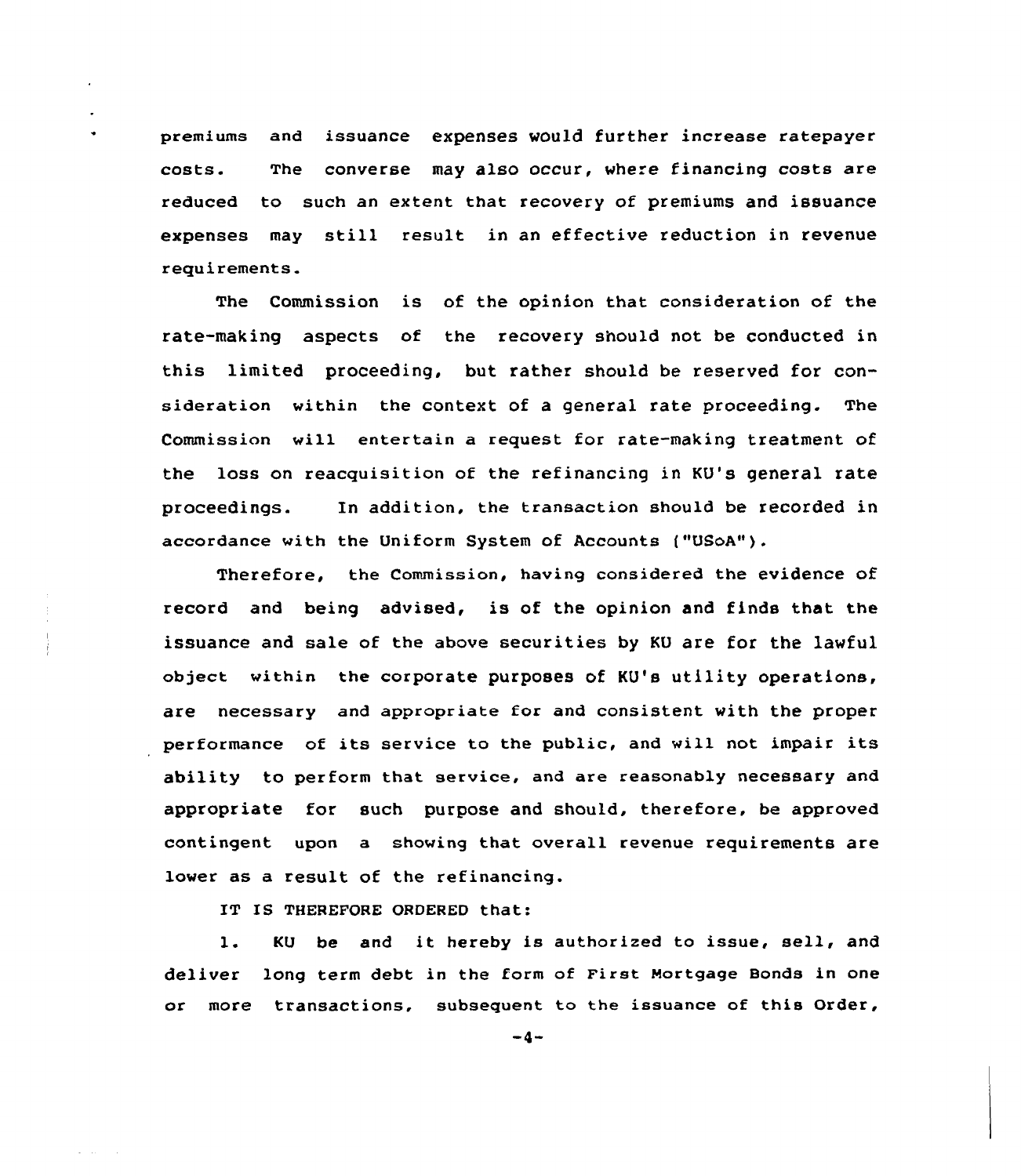during 1987, with an aggregate principal value not to exceed \$100 million in an underwritten public offering, through either negotiated sale or competitive bidding, or private placement transaction utilizing the proper documentation. Such authorization shall be contingent upon a shoving that the overall revenue requirements will be lowered as a result.

2. The terms and interest rate(s) of the First Mortgage Bonds shall be determined in negotiations between KU and the purchasers or through competitive bidding. The final maturity date of the First Mortgage Bonds vill be not less than <sup>5</sup> years or more than 30 years from the date of issuance. The First Mortgage Bonds will have an annual effective overall embedded cost, including recovery of redemption premium and issuance expense, that is lower than the outstanding securities being refunded.

3. The proceeds from the transactions authorized herein shall be used only for the lavful purposes as set out in the application.

4. KU shall, as soon as reasonably possible after the issuance of the securities referred to herein, file vith the Commission a statement setting forth the date or dates of issuance of the securities authorized herein, the price paid, the interest or dividend rate, the purchasers, and all fees and expenses, including underwriting discounts or commission or other compensation< involved In the issuance and distribution.

5. These transactions shall be recorded in accordance with the USoA as prescribed by this Commission.

 $-5-$